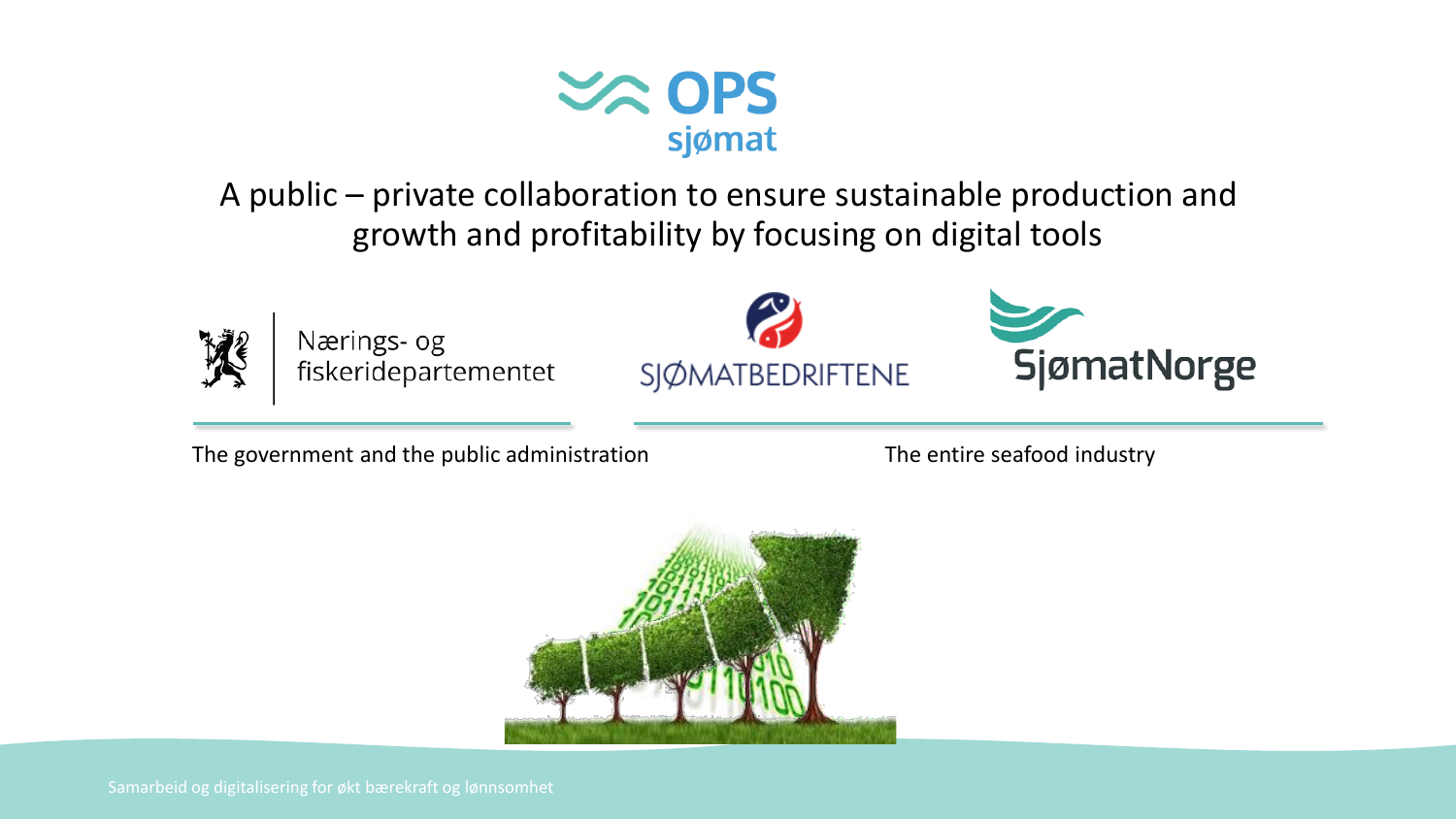



# Who we are

- The Norwegian Seafood Federation (Sjømat Norge) organizes the majority of companies within the seafood sector in Norway
- Financed by member fees
	- Represent more than 95% of the seafood exported from Norway
	- Appx. 750 member companies within:
		- fishmeal and fishfeed, aquaculture, seafood industry, service and technology (supply)
- Promoting the interests of our members as regards to exports and internationalization
- Focus on legislation and industrial policies
- Advising member companies on a wide range of issues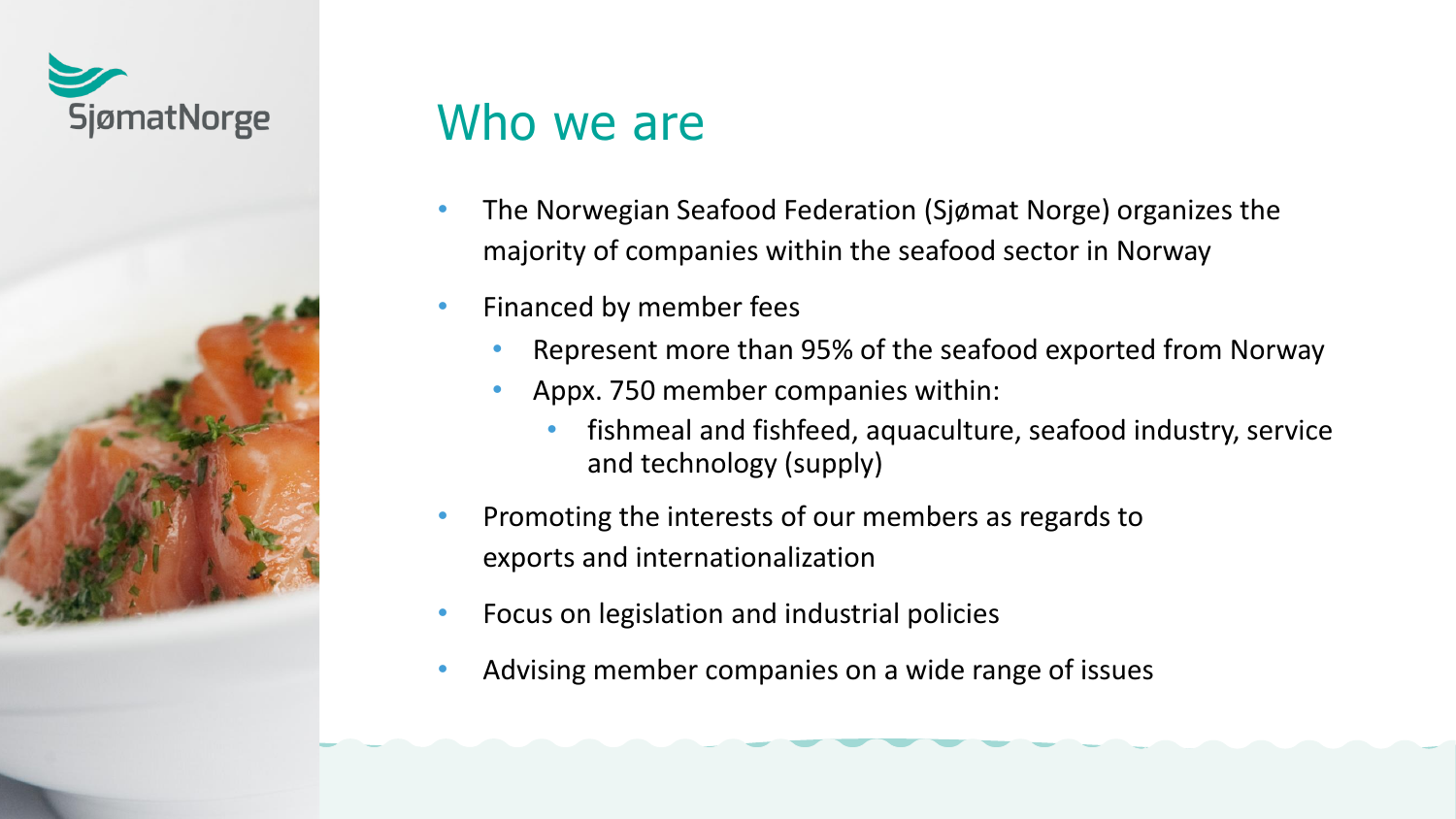## **Collaboration to ensure sustainable production and growth and profitability by focusing on digital tools**



Coordination of various initiatives, and increase the capitalization of these

Transparent industry

Contribute to more efficient, secure and easier data exchange



LEGAL INTEROPERABILITY

SEMANTIC INTEROPERABILITY



#### TECHNICAL INTEROPERABILITY

Samarbeid og digitalisering for økt bærekraft og lønnsomhet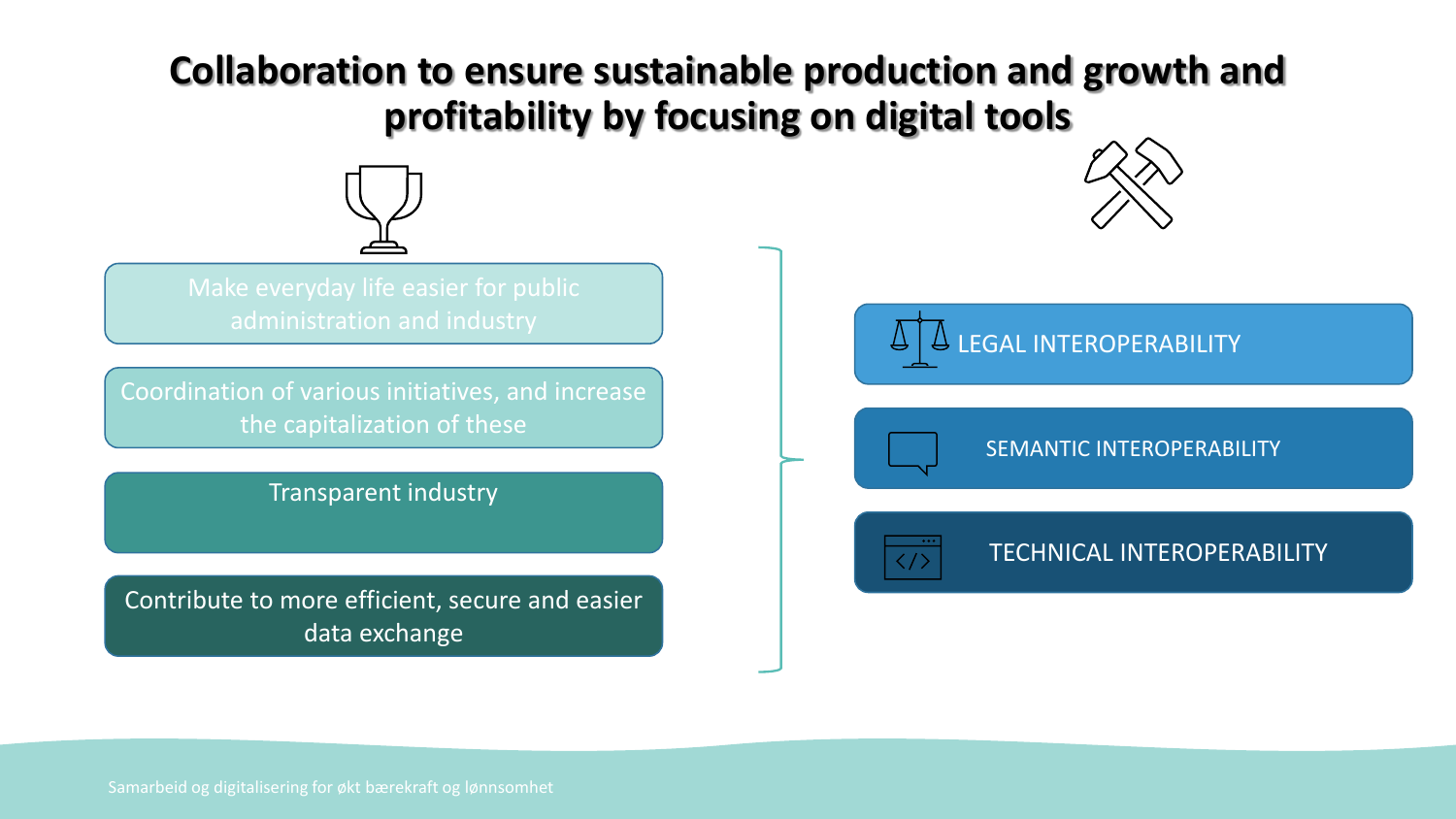



**EU Code of conduct** on agricultural data sharing by contractual agreement



Code of conduct for data sharing

Industry guidelines for sharing data within the value chains for food production in the agriculture and for seafood sector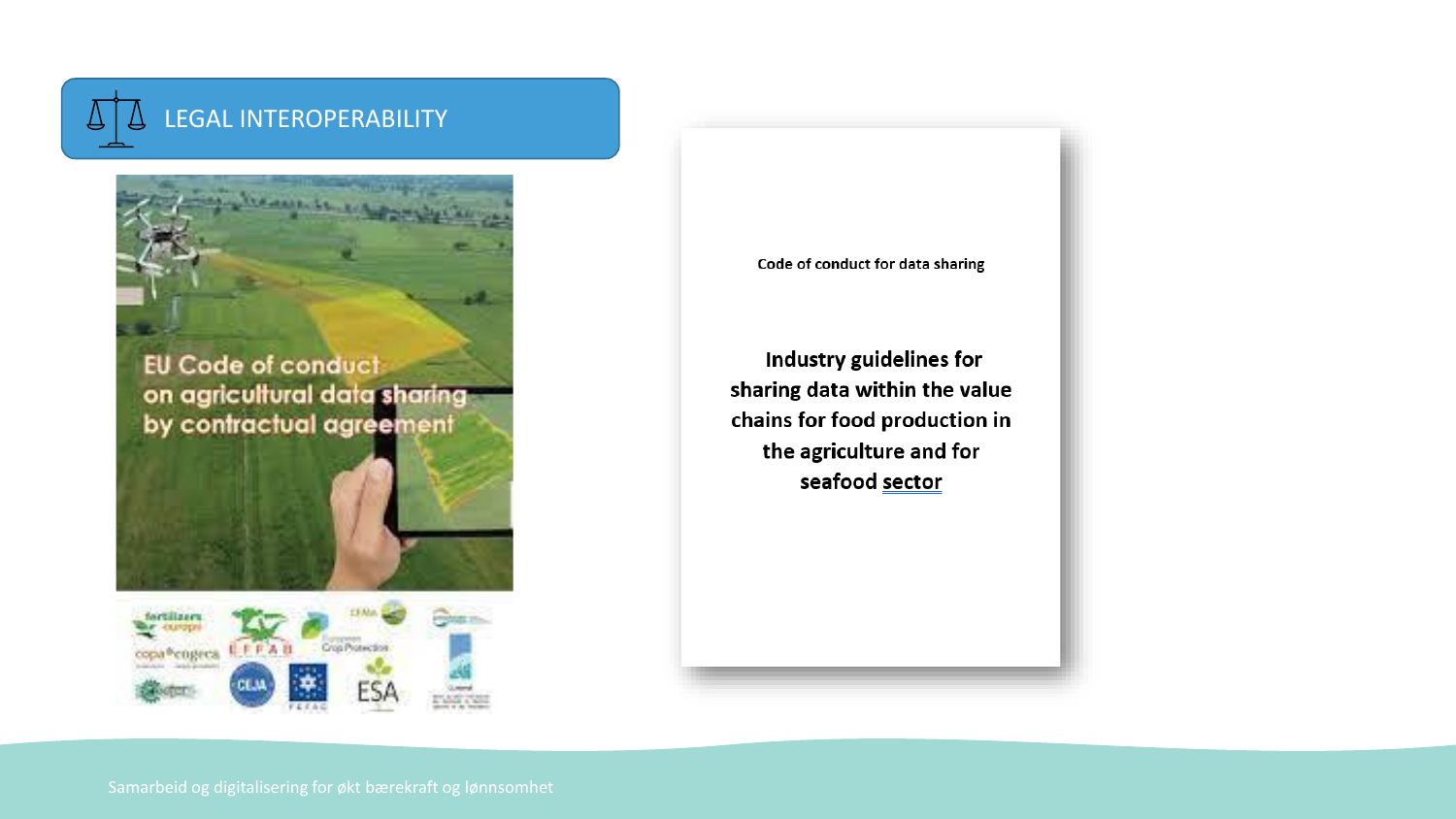Digital collaboration is important

La colaboración digital es importante

Digitale samenwerking is belangrijk

デジタルコラボレーションは重要です

Digital collaboration is important